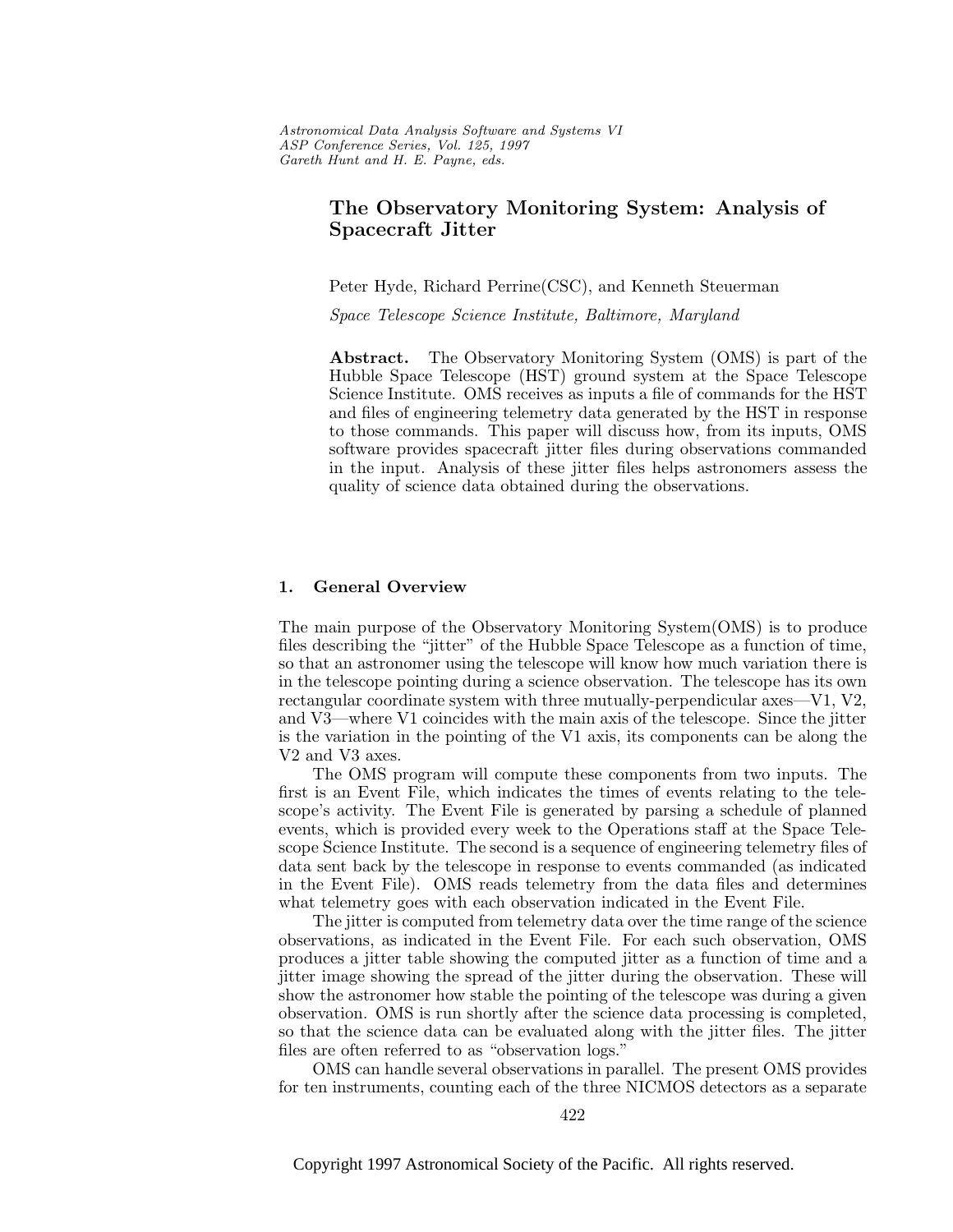instrument. The only restriction is that OMS may not process two observations at once for the same instrument.

## **2. Inputs**

The main inputs to the OMS program are the Event File and the engineering telemetry files. The Event File provides times for events such as guide-star acquisition, slew, beginning and end of observations, beginning and end of "night," etc. An engineering telemetry file may be in any of several formats, and the format determines the rate of telemetry update and the set of possible telemetry items which may be read from that file. For each such file, the format and start/end times are read from the telemetry file header. Each engineering telemetry file is divided into minor frames, where a minor frame represents a set of telemetry items tagged with the same time.

### **3. Processing**

Some of the telemetry in an engineering telemetry file may be bad, so OMS has a preprocessor which checks the items read from the telemetry and creates an error file to tell the OMS main program which telemetry items should be dropped. Every minor frame must have a valid time. As the data are read from telemetry, the telemetry times are coordinated with the times of the events read in from the Event File, marking beginnings and ends of observations, guidestar acquisitions, etc. At the beginning of each telemetry file, the start time is checked to see whether there is a significant time gap between that time and the last time in the previous engineering telemetry file. If there is, then special processing is done to account for any observations that should have occurred in the time gap, so that no planned observations will be unaccounted for. In addition, there is an array to accumulate the gap time for each observation.

Each minor frame in the telemetry file is processed, unless it is to be dropped (i.e., marked as "bad"). Each telemetry parameter in the minor frames that are not dropped is checked to see whether its value is within range and suitable for use. Some parameters are used to determine guiding status, some to calculate position, some to calculate velocity, etc. As each good parameter is received, the appropriate routines are called in order to calculate or update appropriate items. These include routines handling guide-star acquisition and calculation of the jitter components.

When the guiding status is Fine Lock or Coarse Track, the jitter quantities are calculated and written out to the high-resolution and low-resolution jitter tables of all observations in progress. The high-resolution table has a record of the jitter quantities for every telemetry time during the observation. The low-resolution file has a record only once every three seconds, and some of the values in the record will be averages over the previous three-second interval. At the end of each observation a routine is called to update these files and create the jitter image file.

The jitter image file will be archived for the user. For any observation less than six seconds in length (a "short" observation) the high-resolution jitter table is archived as the jitter table file. For any observation at least six seconds long, the low-resolution jitter table is archived as the jitter table file.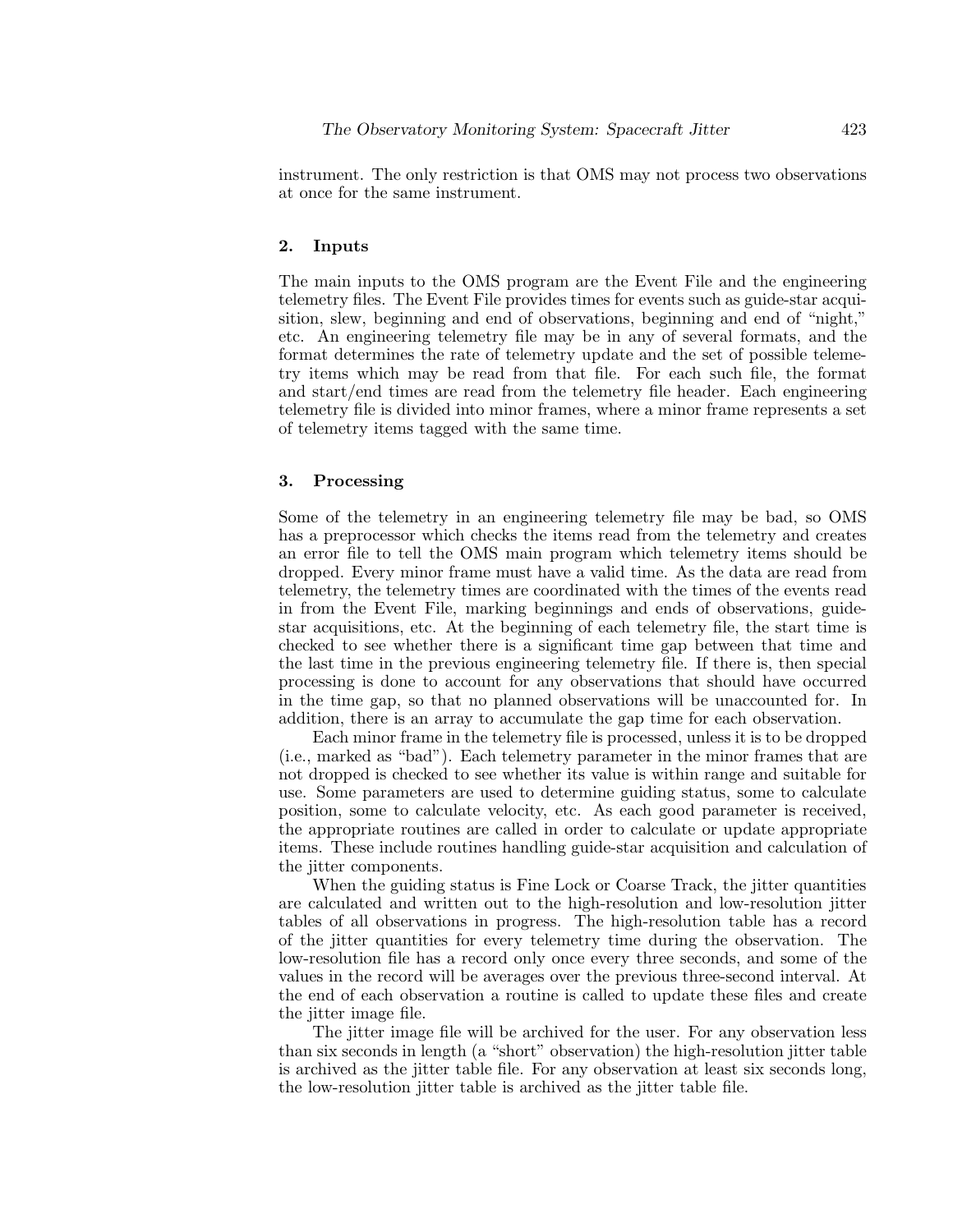Sometimes there will be minor frames with a valid time but no valid telemetry for computing the v2 and v3 jitter components. Sometimes we have not yet had guide-star acquisition, or a slew or recentering is in progress. In such cases, an item in the jitter table records may not have a valid value and will have "INDEF" entered as its value.

#### **4. Outputs**

For each science observation, OMS produces and archives a jitter table file and a corresponding jitter image file. OMS has recently been updated to satisfy the FITS standard, so that both the table files and the image files are being written in FITS format. The jitter image file produced by the OMS analysis program has a primary header followed by an image extension header followed by the image. All of the keywords and values in the .JIH files produced by the old OMS program are either in the primary header or in the image extension header.

For an "internal" observation, or for one which has no valid telemetry data, the image in the jitter image file will be empty. For an "external" observation (as with a normal target) where there is some telemetry, the image is a  $64\times64$ image. In either case, the jitter image file will have complete primary and image extension headers. The jitter image is essentially a histogram of V2 and V3 jitter components. The "brightness" of the image at point  $(V2, V3)$  represents how often the telescope jitter value was (V2, V3). The jitter image may be used for PSF analyses or for image deconvolution. The image may be displayed in IRAF with SAOimage, if the IRAF has the FITS kernel. The image header file for each observation contains valuable summary data for that observation.

The jitter table files are in STSDAS binary table format, so that one may use the IRAF commands TREAD or TPRINT to read or copy them. OMS now produces these files in FITS format, so one needs a FITS-kernel version of IRAF to read them.

The jitter table files and jitter image files are archived via the DADS system at the Space Telescope Science Institute. Files no longer considered proprietary may be retrieved by any user. The Institute is creating a new WWW page to facilitate retrieval of these archived files. Meanwhile, these files may be retrieved via Starview. If you want to retrieve the OMS archived files for a science observation [obs-name], you will get the jitter table file and the the jitter image file for [obs-name]. Note that [obs-name] is an eight-character observation name associated with the science data.

The items listed in Table 1 are written to each record of the jitter table file. Some values may be three-second averages. Items marked \* have no defined value for short observations. For short observations, items marked \*\* are current values, not averages.

**Acknowledgments.** We acknowledge the work of Xuyong Liu (Space Telescope Science Institute) and Bruce Toth (formerly of Space Telescope Science Institute) for developing the algorithms and the original version of the OMS software.